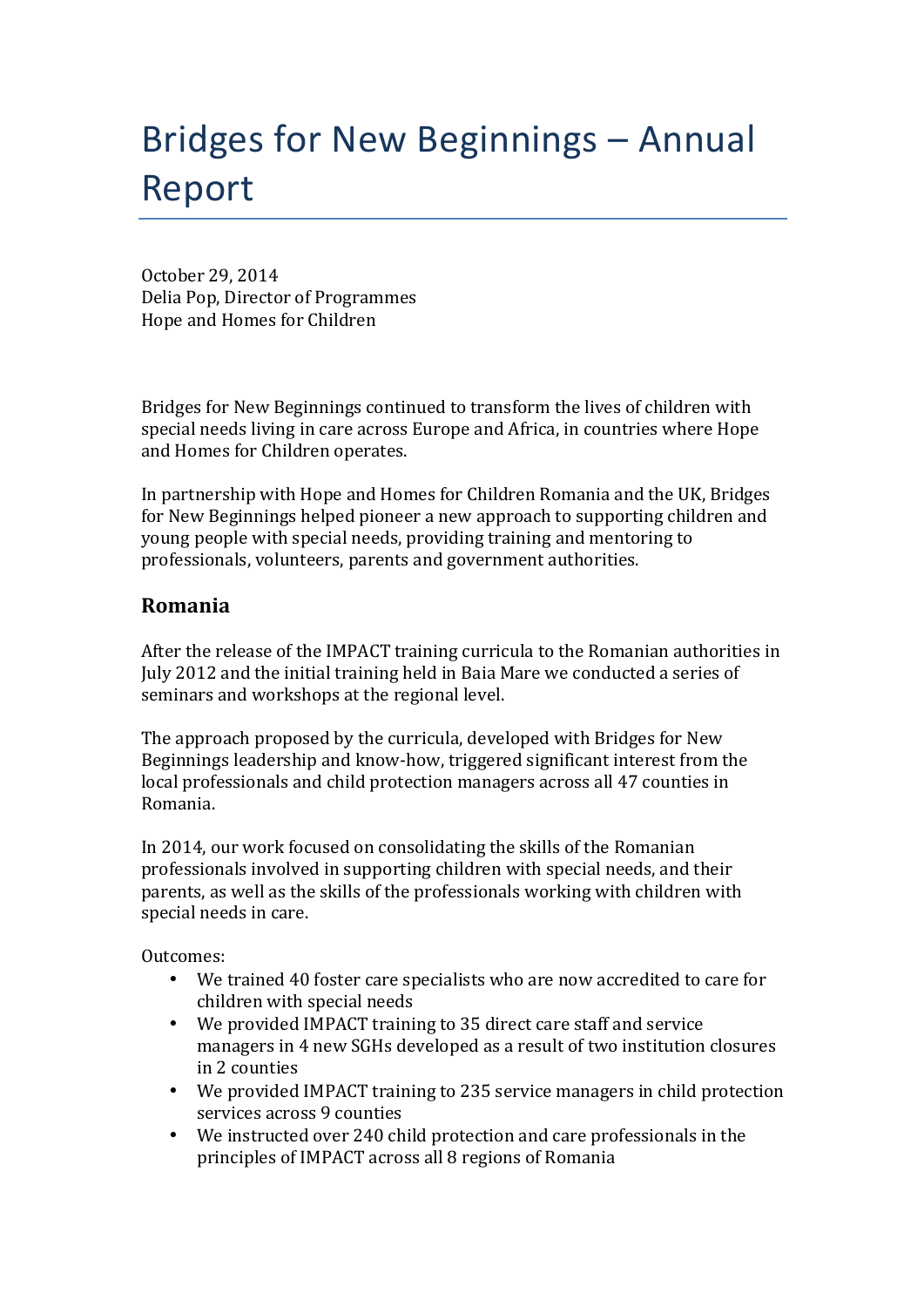Continued results delivered through IMPACT training helped us to secure the commitment of the highest Romanian authorities to eradicate institutional care in the country. The political decision taken this year after our increased advocacy efforts resulted in a new strategy for the reform of the child protection system, including the closure of the remaining 184 institutions for children and the transition of over 9,000 children into families and communities. As a result, over 5,000 children with special needs will benefit from improved support and community living by 2022.

In addition to the commitment to children, the Romanian authorities expressed their resolve to stop the use of institutional care for adults with special needs and engage in a similar process which will support their transition to community living. 

## **Bulgaria**

After introducing IMPACT to high-level child protection decision-makers in Bulgaria in October 2013, we were invited to assist the Bulgarian Government to build the capacity of their direct care staff and specialists to work with children and young people with special needs.

In June 2014, we delivered the first training for a group of 20 professionals selected to become IMPACT trainers in Bulgaria. The initial training was structured in 5 modules and covered all key concepts of IMPACT. Through interactive sessions, case studies, discussions, and group work, the trainees gained a very good understanding of the curricula and its tools.

All participants rated the training highly, both in terms of its content and delivery, and they made a commitment to continue their professional development in order to serve the best interest of children with special needs.

At the end of the week-long training, all trainees returned to their counties and services and shared what they learned with their staff and colleagues involved in the care of children with disabilities. Since then, they have received ongoing support via emails, shared materials, and regular conference calls. After only three months of applying the IMPACT principles in practice, one of the lead professionals, a child psychologist, confessed: "The training is life-changing for the children we support but it is also having a tremendously positive impact on our lives and our own children."

## **Rwanda**

In 2014, we continued to use IMPACT to develop the capacity of the first 38 professionals recruited in Rwanda to form a national child protection workforce. In a specially designed module we delivered additional training on all issues relevant to children with disabilities.